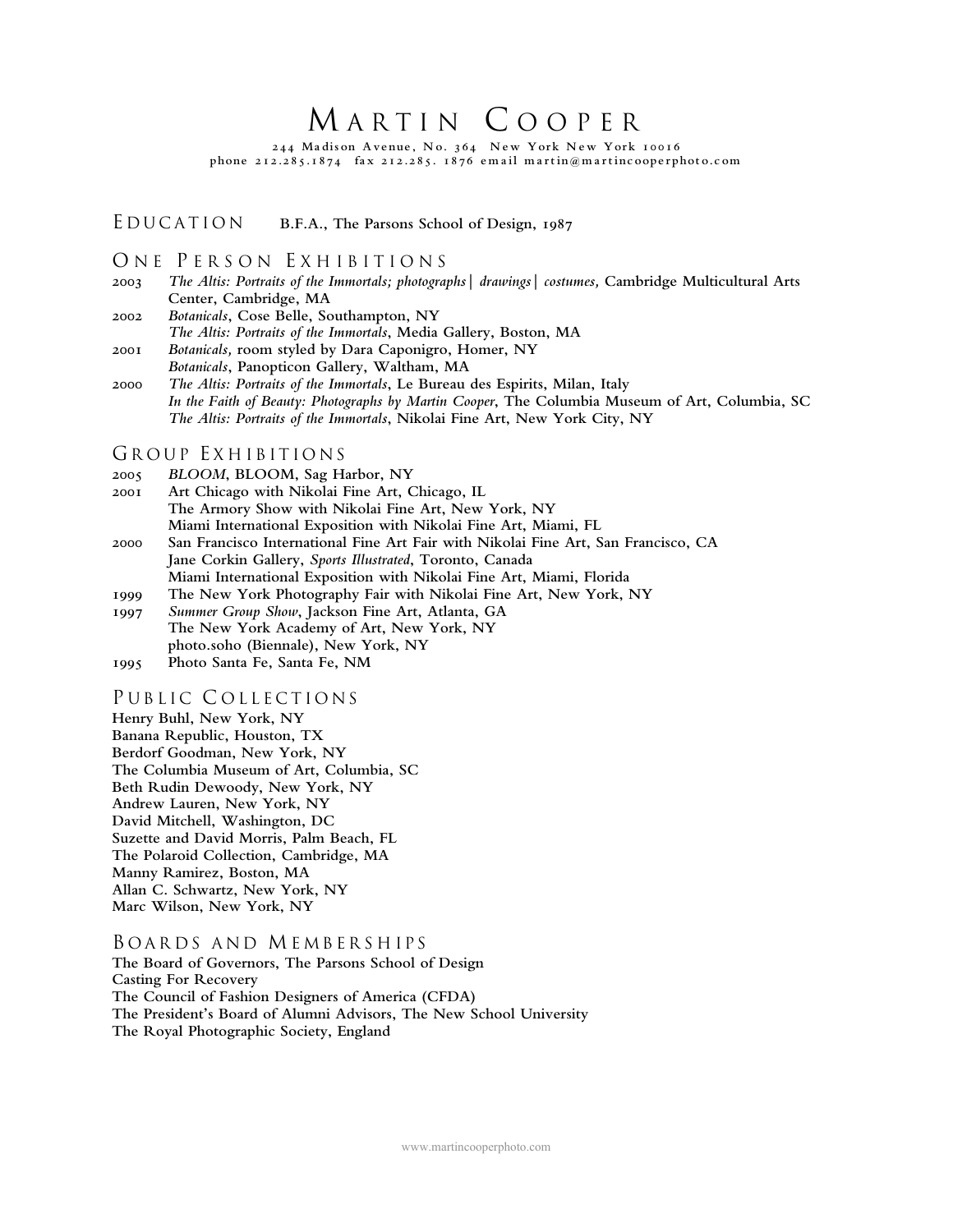# S E L E C T E D BIB L I O G R A PH Y

| 2003<br>2002 | Joslin, Russell. Martin Cooper, SHOTS 79, Minneapolis, MN, March 2003, pps.14- 17, b&w ills.<br>Shade, Roderick N. and Jorge S. Arango. Harlem Style: Designing for the New Urban Aesthetic, p.68, |
|--------------|----------------------------------------------------------------------------------------------------------------------------------------------------------------------------------------------------|
|              | Stuart, Tabori & Chang, New York, NY; color ill.<br>----. Martin Cooper - Exhibition at Cose Belle, Arts & Living Section, Southampton Press,                                                      |
|              | Southampton, NY, b&w ill.                                                                                                                                                                          |
|              | ----. Martin Cooper Botanicals, Hamptons, Cottages and Gardens, Bridgehampton, NY, color ill.                                                                                                      |
|              | ----. Polaroid International Photography, Issue 23 - The Body, Cambridge, MA, color ill.                                                                                                           |
|              | ----. Advertisement for Homer, Elle Décor, New York, NY, May, color ill.                                                                                                                           |
|              | ----. Fashion Designer Cynthia Steffe quotes Martin Cooper's Botanicals among her 10 favorite                                                                                                      |
|              | things, Elle Décor, New York, NY, pg. 170; April, color ill.                                                                                                                                       |
|              | ----. Martin Cooper, Players, People on the Move, Savoy Magazine, New York, NY, February, p.61;                                                                                                    |
|              | color ill.                                                                                                                                                                                         |
|              | Sharpe, Sonja A. Review, The Altis Ballet by Rebecca Rice, MIT's The Tech, Cambridge, MA,                                                                                                          |
|              | April 23                                                                                                                                                                                           |
|              | Kaufman, Hayley. Living   Arts section, <i>The Boston Globe</i> , Boston, MA, January 25, b&w ill.                                                                                                 |
|              | Bale, Theodore. a Dance of Olympic Women, Arts & Entertainment, The Boston Herald, Boston,                                                                                                         |
|              | MA,                                                                                                                                                                                                |
|              | January 15                                                                                                                                                                                         |
|              | ----. Super Cooper, STUFF@night Magazine, Boston, MA, January 15-28, color ills.                                                                                                                   |
|              | ----. Martin Cooper- Exhibition at Media Gallery, The Improper Bostonian- Boston, MA, Dec/ Jan                                                                                                     |
|              | 2002,                                                                                                                                                                                              |
|              | color ill.                                                                                                                                                                                         |
| 200I         | Watson, Brigit. Spotlight, Fall Gallery Preview, The Altis, Portraits of The Immortals, South End News,                                                                                            |
|              | Boston, MA, September 6, b&w ill.                                                                                                                                                                  |
|              | Foschi, Gigliola. Martin Cooper, ZOOM, Milan, Italy, July/August, pps.50-56, color ills.                                                                                                           |
|              | Cunningham, Bill. Creative Spirit Award, Pratt Institute; The New York Times; Sunday Styles, New                                                                                                   |
|              | York, NY, b&w ill.                                                                                                                                                                                 |
| 2000         | Hitchcock, Barbara. Emerging Bodies: Nudes from the Polaroid Collections, Edition Stemmle, Germany,<br>color ills.                                                                                 |
|              | Cooper, Martin. Martin Cooper, View Camera Magazine, September/October, pps.32- 38, San<br>Francisco, CA, b&w and color ills.                                                                      |
|              | Ford, Timothy. Style Matters, a Designer Profile, Code Magazine, Los Angeles, CA, November, pps.                                                                                                   |
|              | 42- 44, color ills.                                                                                                                                                                                |
|              | Day, Jeffrey. After a Life in Fashion, a Designer Turns Eye to Art, Arts & Entertainment, The State                                                                                                |
|              | Newspaper, Columbia, SC, September 24, b&w and color ills.                                                                                                                                         |
|              | Haynie, Rachel. Fashion Designer Comes Home, Star Newspaper, September 28, Columbia, SC, b&w                                                                                                       |
|              | $i11$ .                                                                                                                                                                                            |
|              | ----. In the Faith of Beauty, The State Newspaper, September 15, Columbia, SC                                                                                                                      |
|              | Kazakov, Rafaelo. Martin Cooper, The New York Art World, New York, NY, March, b&w ill.                                                                                                             |
|              | Boos, Michele. Martin Cooper, Art Tribune, Vol.1- No.3, New York, NY, March- April, pps. 22-23,                                                                                                    |
|              | color ills.                                                                                                                                                                                        |
|              | ----. Martin Cooper, Portfolio, New York Contemporary Art Report, New York, NY, color ills.                                                                                                        |
|              | ----. Martin Cooper, Portfolio, New York Arts, April, Vol.5 No.4, pp. 50 & 52, New York, NY,                                                                                                       |
|              | $b$ &w ill.                                                                                                                                                                                        |
| 1997         | ----. Portfolio, Nudes, La Fotografia, color ills.                                                                                                                                                 |
|              | ----. Portfolio, New Talent Photography I, Graphis, color ill.                                                                                                                                     |

**----. Portfolio,** *Best of Photography Annual,* **Photographer's Forum**